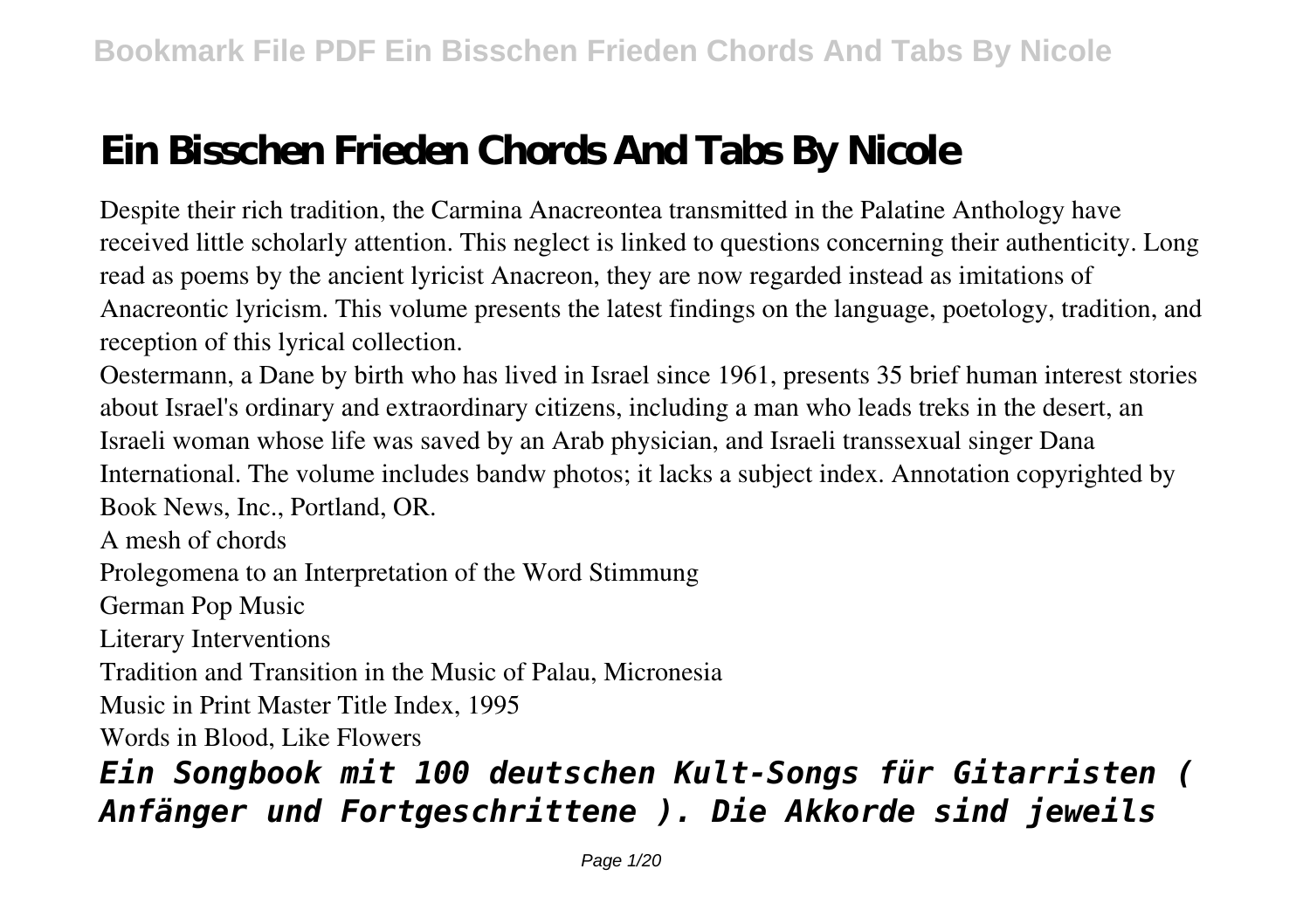*über den richtigen Textstellen in Fettdruck angeordnet. Dazu gibt es gratis nach dem Kauf so genannte "Gitarren-Playbacks". Es sind 20 MP3 zu ausgewählten Songs, die als Link an die E-Mail-Adresse gesendet werden, die uns mitgeteilt wird. Die Tracks sind wie eine Band im Hintergrund. Gitarre und Gesang kann man dann selbst hinzufügen. Die E-Mail-Adresse für die Bestellung der Gitarren-Playbacks nach dem Kauf des E-Books ist im Impressum ersichtlich. Die Texte sind alle vollständig durchdekliniert, das heißt ALLE Strophen sind mit Akkorden versehen. Bei jedem Titel sind der Einstieg ( Intro ) und der Ausstieg mit angeführt. Intro, Ausstieg und Brücken sind jeweils farbig unterlegt. Refrain und Brücken sind in Textfelder eingerahmt, um die Übersichtlichkeit zu erhöhen. Pro Seite ist jeweils ein Text gedruckt, um während des Spielens nicht umblättern zu müssen. Alle Akkorde sind so angegeben, dass man zum Beispiel zur CD mitspielen kann, also in der Original - Tonlage. Jeder Titel wurde mit dem Original abgeglichen, so dass fehlerhafte Akkorde oder*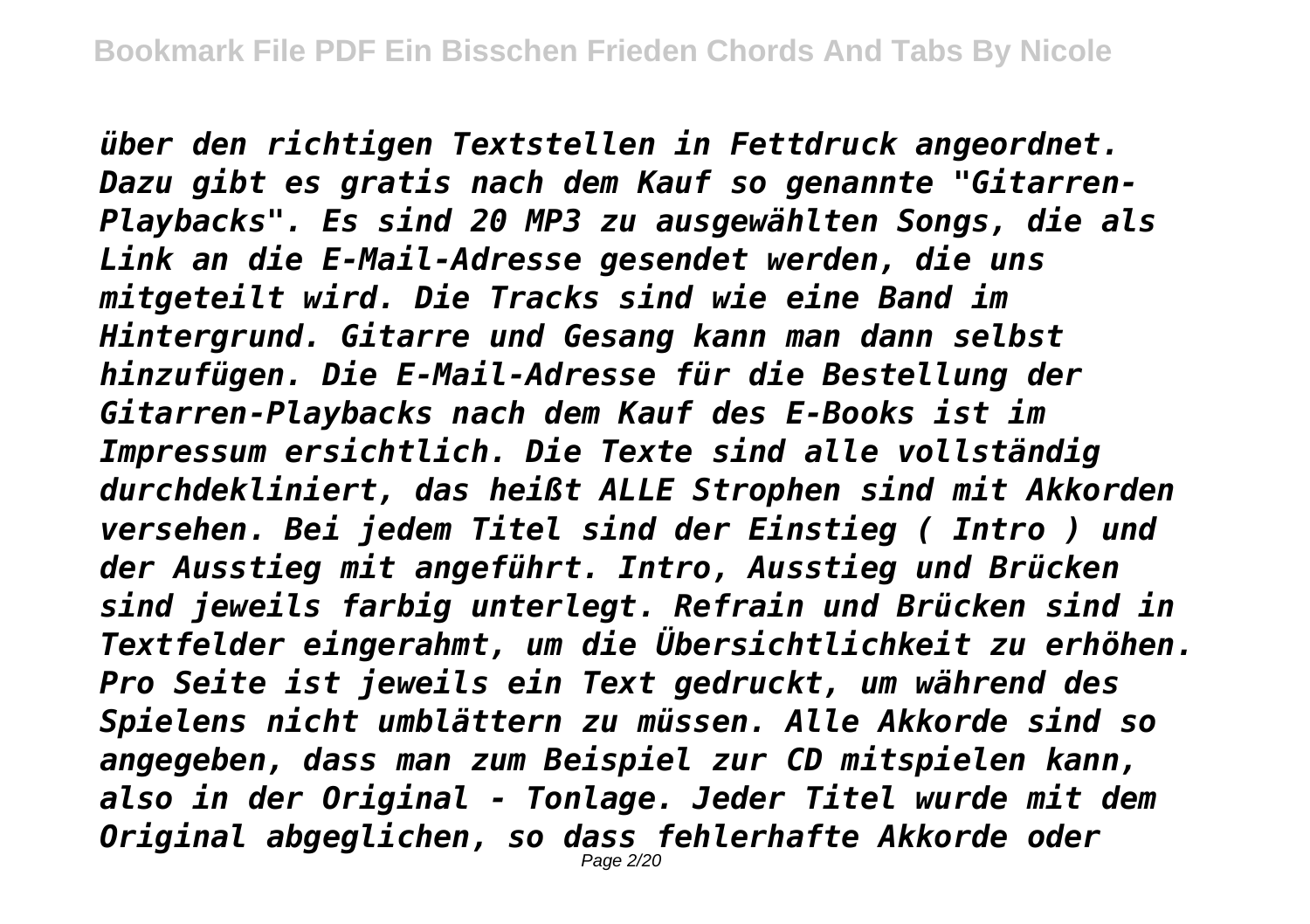*Texte in diesem Buch nicht vorkommen. Für Anfänger sind die etwas komplizierteren Griffe auf jeder Seite einfach erklärt oder es sind alternative, leichtere Griffe mit angegeben. Eine Tabelle mit Griff - Schablonen für Barre`- Griffe , sowie 264 gebräuchliche Tabs sind abrufbar. Viel Spaß beim Nachspielen der Songs. This fascinating and lively volume makes the case that the Eurovision Song Contest is an arena for European identification in which both national solidarity and participation in a European identity are confirmed, and a site where cultural struggles over the meanings, frontiers and limits of Europe are enacted. 100 Deutsche Songtexte + Gitarren - Playbacks New Germans, New Dutch Legacies of Survival and Perpetration Deutsch-amerikanisches Conversations-Lexicon Second-generation Holocaust Literature Born Again Der Oesterreichische Beobachter* Page 3/20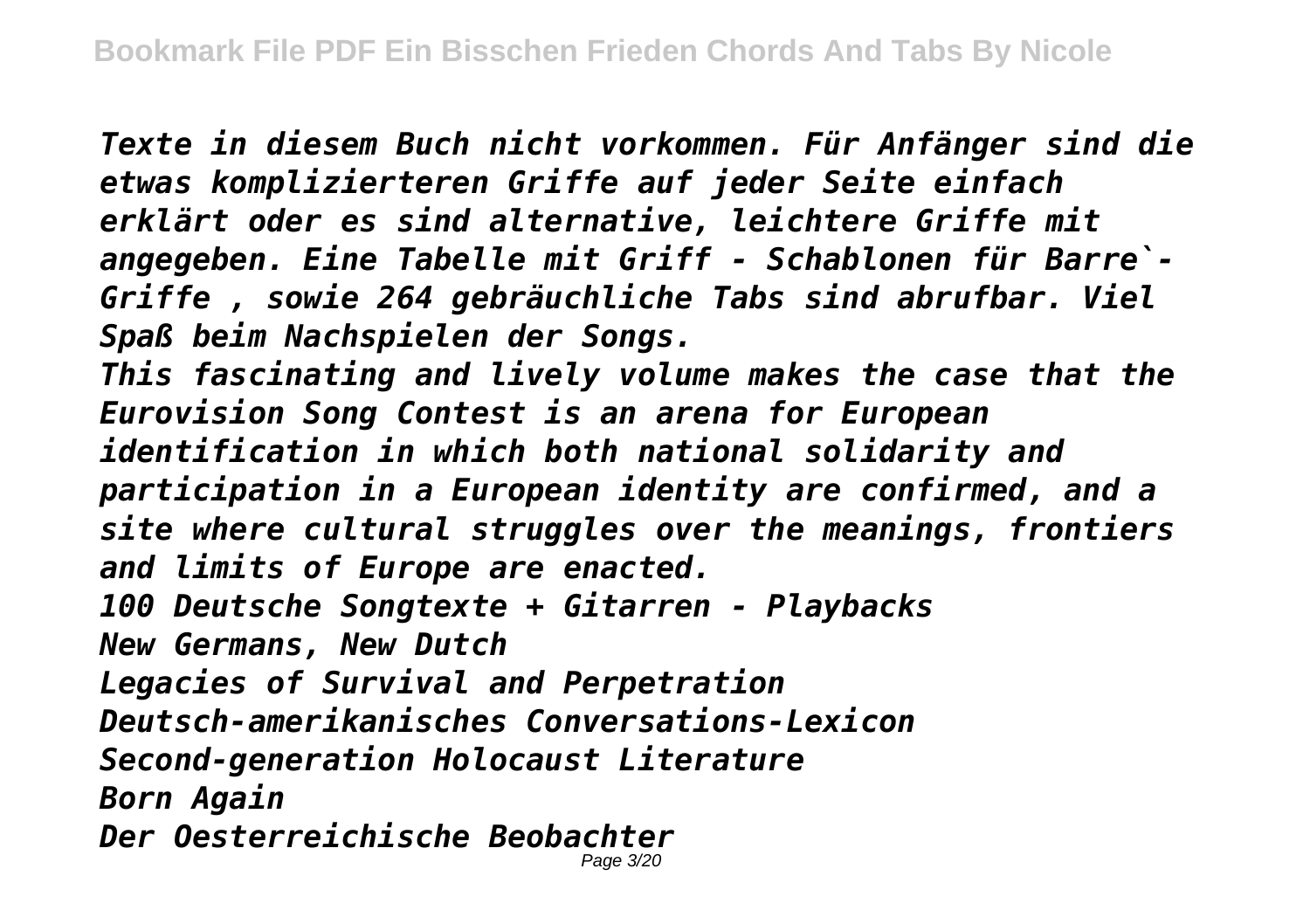*This uniquely fascinating volume is not merely a learned treatise in historical semantics; it is itself a stupendous display of world harmony as a creed-a vivid demonstration that "all is all." Sounds of Articulating Identity - Tradition and Transition in the Music of Palau, Micronesia, provides an overview of historical and contemporary music-making practices and their social contexts in the Republic of Palau. The study identifies and analyzes strands of musical development over the course of, roughly, the last century. Its secondary focus is on the conceptualization of the musical transition in Palauan discourse(s) and its interaction with local identity negotiation. As the ethnomusicological exploration of the Palauan world proceeds, the book demonstrates how a study of the music of a small island nation is capable of transcending the boundaries of ethnomusicology as an academic discipline, and it adds rich material to the discourse about globalization and to the field of cultural studies.*

*Musical Listening in the Age of Technological Reproduction Der Römischen Kayserlichen Majestät Und Deß Heiligen Römischen Reichs Geist- und Weltlicher Stände, Chur-Fürsten, Graffen, Herren und Städte Acta Publica Und Schrifftliche Handlungen, Außschreiben, Sendbrieff, Bericht*

*Music in Print Master Composer Index*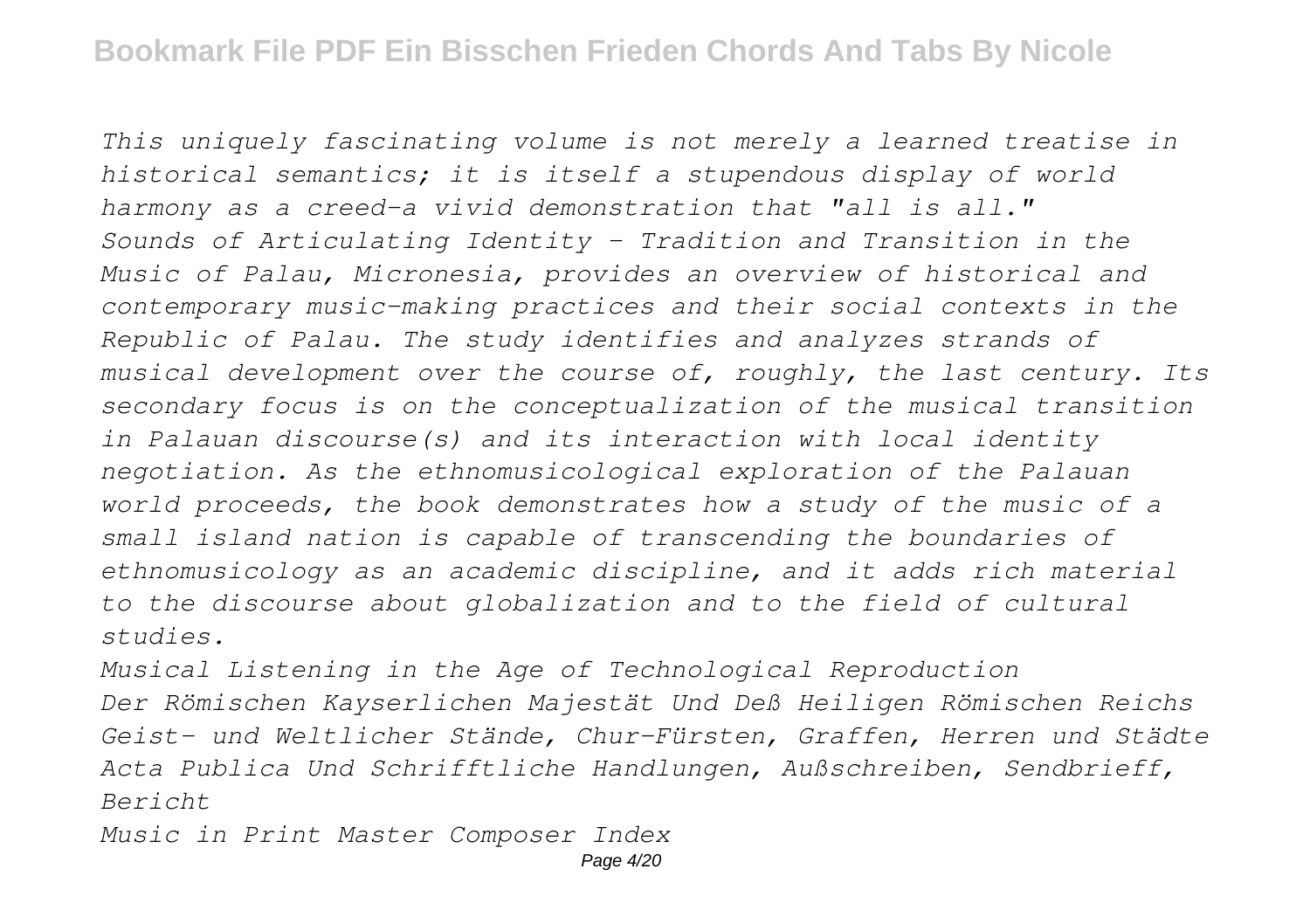*Music in Print Master Composer Index, 1988*

*Der römischen kayserlichen Majestat und desz heiligen Romischen Reichs Geist und weltlicher Stande, ... Acta publica und schrifftliche Handlungen, Auszschreiben, Sendbrieff, Bericht, Unterricht, Klagten und Supplicationes ... sampt vielen andern hochwichtigen Reichs-Sachen, so in Friedens- und Kriegeszeiten gegeneinander ergangen und gewechselt ... Durch Michael. Casparum Londorpium ... colligirt und zusammen getragen*

*Das Ding mit Noten. 2 : Kultliederbuch mit Noten ; über 400 Songs! In today's globalized world, traditions of a national Self and a national Other no longer hold. This timely volume considers the stakes in our changing definitions of national boundaries in light of the unmistakable transformation of German and Dutch societies. Examining how the literature of migration intervenes in public discourses on multiculturality and including detailed analysis of works by the Turkish-German writers Emine Sevgi Özdamer and Feridun Zaimoglu and the Moroccan-Dutch writers Abdelkader Benali and Hafid Bouazza, New Germans, New Dutch offers crucial insights into the ways in which literature negotiates both difference and the national context of its writing.*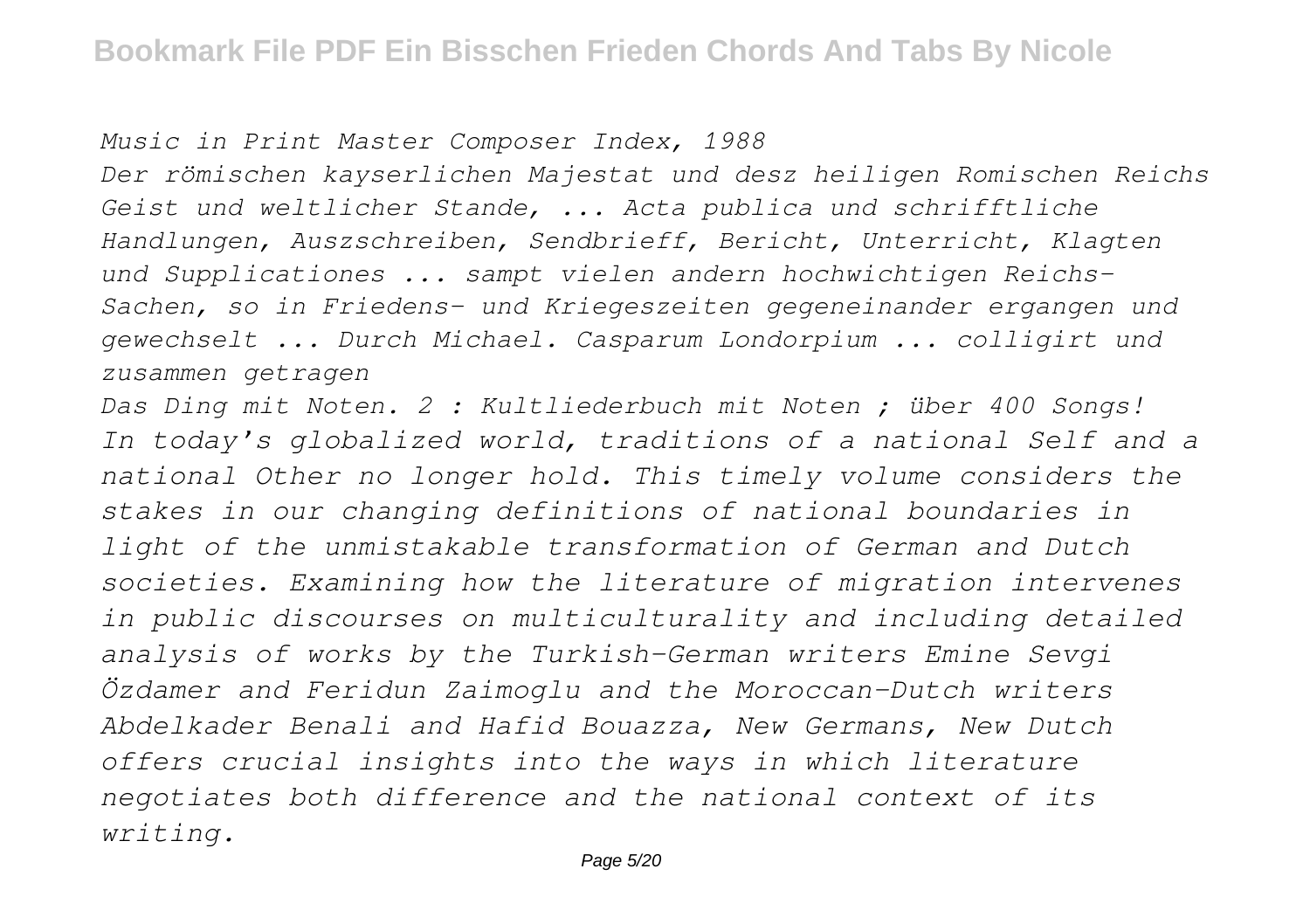*The world's largest and longest-running song competition, the Eurovision Song Contest is a significant and extremely popular media event throughout the continent and abroad. The Contest is broadcast live in over 30 countries with over 100 million viewers annually. Established in 1956 as a televised spectacle to unify postwar Western Europe through music, the Contest features singers who represent a participating nation with a new popular song. Viewers vote by phone for their favourite performance, though they cannot vote for their own country's entry. This process alone reveals much about national identities and identifications, as voting patterns expose deep-seated alliances and animosities among participating countries. Here, an international group of scholars from a variety of disciplines, including musicology, communications, history, sociology, English and German studies, explore how the contest sheds light on issues of European politics, national and European identity, race, gender and sexuality, and the aesthetics of camp. For some countries, participation in Eurovision has been simultaneously an assertion of modernity and a claim to membership in Europe and the West. Eurovision is*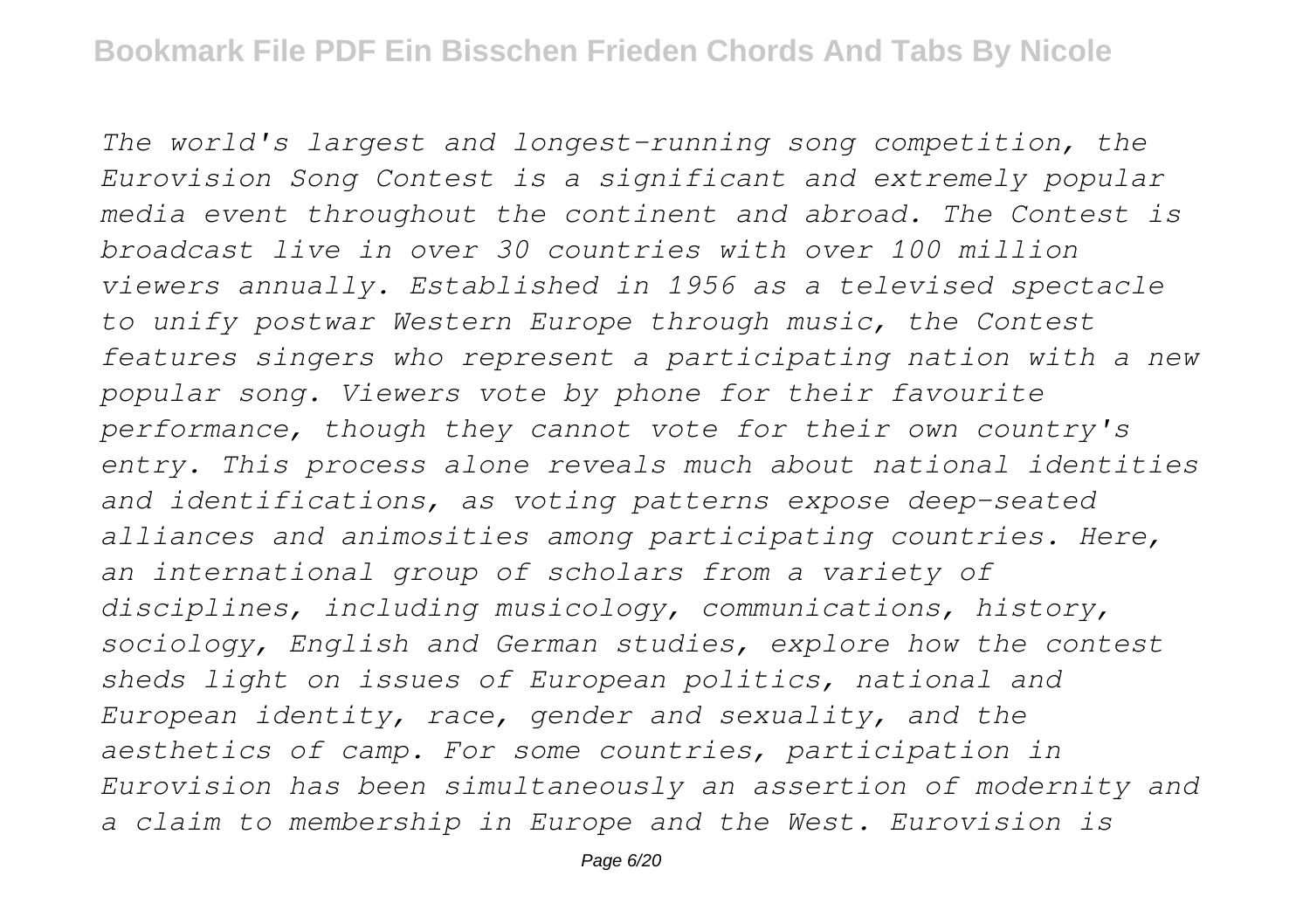*sometimes regarded as a low-brow camp spectacle of little aesthetic or intellectual value. The essays in this collection often contradict this assumption, demonstrating that the contest has actually been a significant force and forecaster for social, cultural and political transformations in postwar Europe. How Epistemic Modifiers Emerge A Transnational History of a Youth Subculture "We are the Mods" Der Siebend Theil aller Deutschen Bücher und Schrifften des theuren seeligen Mannes Gottes, Doct. Martini Lutheri, vom XXXVIII. Jahre an biß auff das XLII. geschrieben und in Druck ausgangen, ausgenommen etliche wenige Stücke, so zu Ende des VI. Theils gesetzet sind. Aus denen Wittenbergischen, Jehnisch- und Eißlebischen Tomis zusammen getragen Augsburger Anzeigeblatt 1858, 7/12 Popular Music and Politics in the Eurovision Song Contest* It is undeniable that technology has made a tangible impact on the nature of musical listening. The new media have changed our relationship with music in a myriad of ways, not least because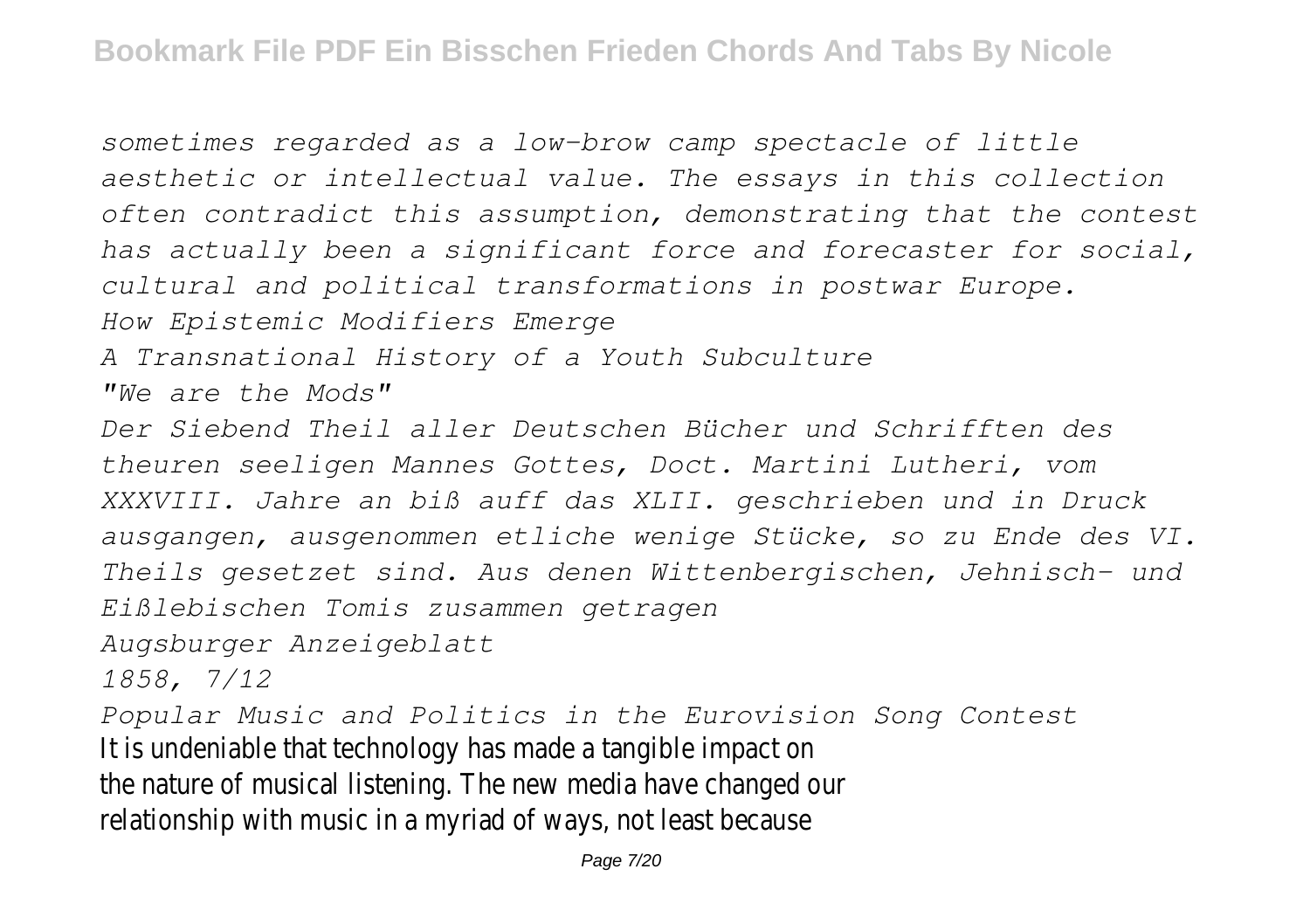the experience of listening can now be prolonged at will and repeated at any time and in any space. Moreover, among the more striking social phenomena ushered in by the technological revolution, one cannot fail to mention music's current status as a commodity and popular music's unprecedented global reach. In response to these new social and perceptual conditions, the act of listening has diversified into a wide range of patterns of behaviour which seem to resist any attempt at unification. Concentrated listening, the form of musical reception fostered by Western art music, now appears to be but one of the many ways in which audiences respond to organized sound. Cinema, for example, has developed specific ways of combining images and sounds; and, more recently, digital technology has redefined the standard forms of mass communication. Information is aestheticized, and music in turn is incorporated into preexisting symbolic fields. This volume - the first in the series Musical Cultures of the Twentieth Century - offers a wideranging exploration of the relations between sound, technology and listening practices, considered from the complementary perspectives of art music and popular music, music theatre and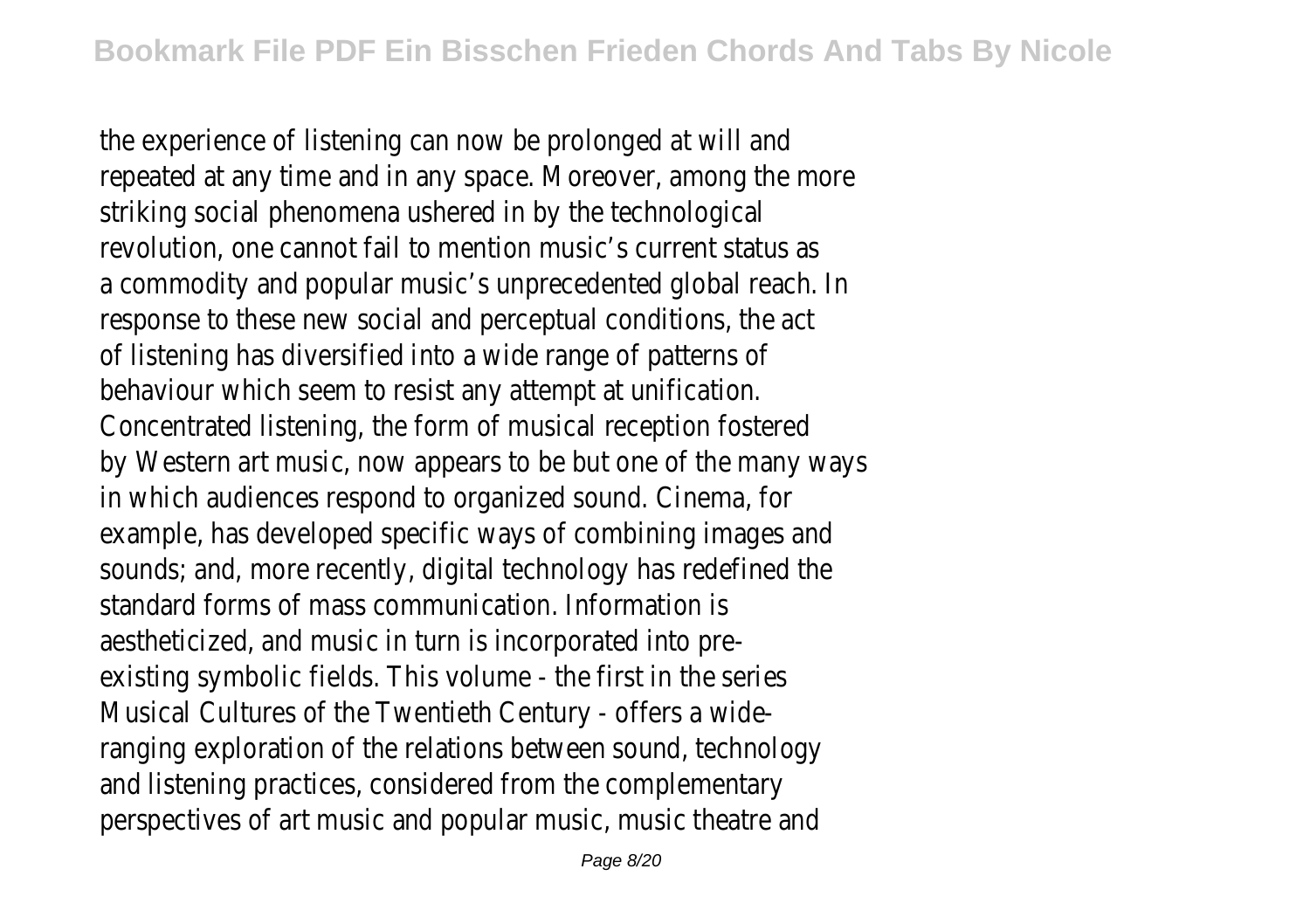multimedia, composition and performance, ethnographic and anthropological research.

"Drawing on archival research, oral history interviews, and participant observation, this examination of the adoption and adaptation of Mod style across geographic space also maps its various interpretations over time, from the early 1960s to the present. The book traces the Mod youth culture from its genesis in the dimly lit clubs of London's Soho. where it began as a way for young people to reconfigure modernity after the chaos of World War II, to its contemporary, country-specific expressions. By examining Mod culture in the United States, Germany, and Japan alongside the United Kingdom, "We Are the Mods" contrasts the postwar development of Mod in those countries that lost the war with those that won. The book illuminates the culture's fashion, music, iconography, and gender aesthetics, to create a compelling portrait of a transnational subculture." --Book Jacket.

Des Heiligen Römischen Reichs-Staats ACTA Vom ietzigen XVIII. SECULO Anderer Theil. In welchem nicht allein die bey annoch währenden Reichs-Tag eingereichte Staats-Schrifften, Und nach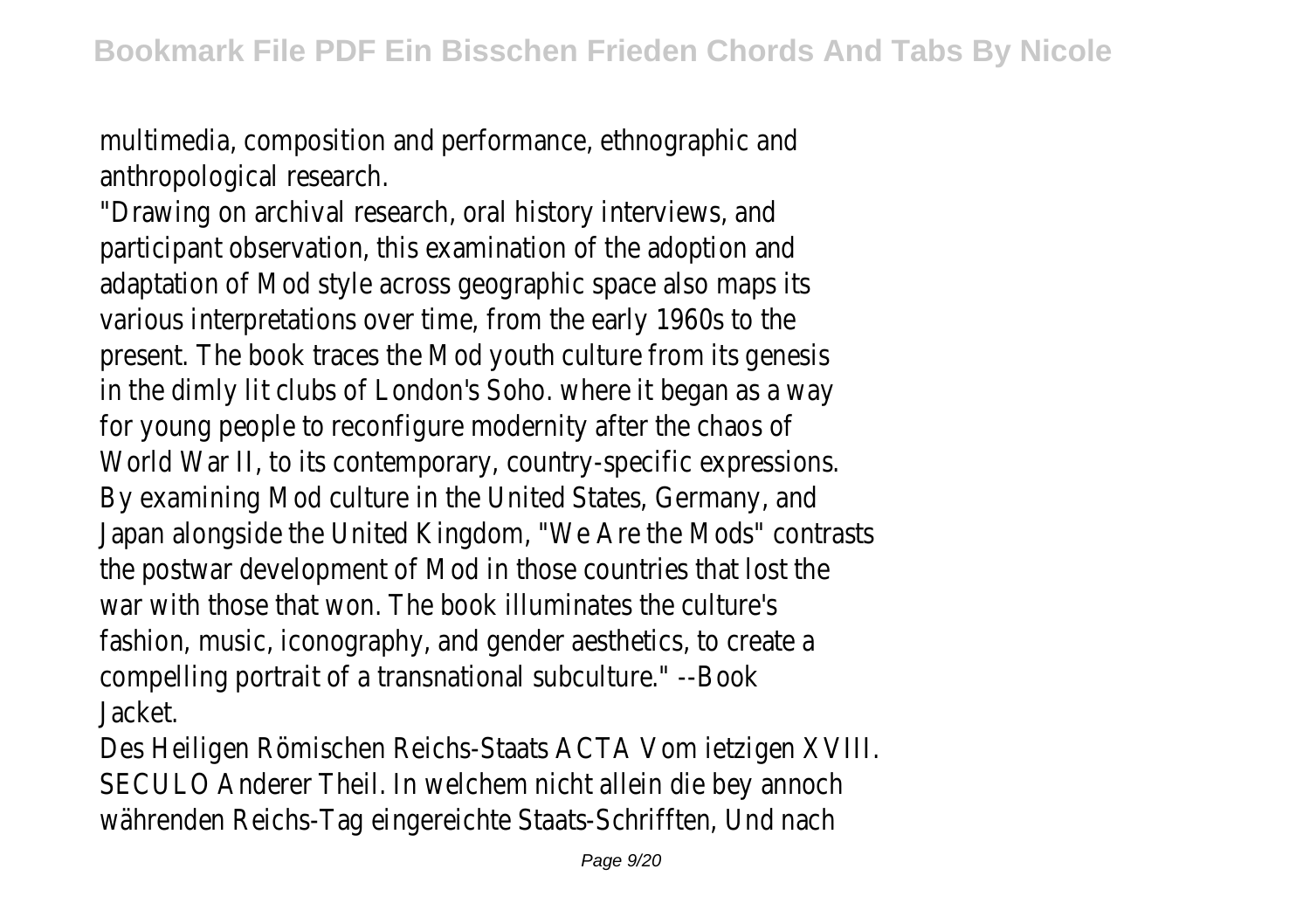dem Reichs-Stylo verfertigte Memorialien, sammt denen darauf erfolgten Reichs-Gutachten, und der Römis. Kayserl. Majest. Approbations- und Commissions-Decreten, Sondern auch Was in Ecclesiasticis und andern Staats- Kriegs- Justiz- Policey- und Commercien-Sachen, auch Müntz und Post-Wesens halber und sonsten in das Röm. Reich ausgefertiget worden, enthalten Alles zu Beförderung der Reichs-Staats-Historie, In gute Ordnung gebracht, mit dienlichen Summarien und einem Elencho der Materien, zu des gemeinen Wesens Besten, zum öffentlichen Druck an das Licht gegeben

In welchen nicht allein, die bey annoch währenden Reichs-Tag eingereichte Staats-Schrifften, Und nach dem Reichs-Stylo verfertigte Memorialien, sammt denen darauf erfolgten Reichs-Gutachten, und der Römis. Kayserl. Majest. Approbations- und Commissions-Decreten, sondern auch, was in Ecclesiasticis und andern Staats- Kriegs- Justiz- Policey- Commercien- Müntz- und Post-Wesens halber und sonsten in das Röm. Reich ausgefertigt worden, enthalten. 2

Identities, Feelings and Politics in the Eurovision Song Contest historische, ökonomische und rechtliche Aspekte eines zentralen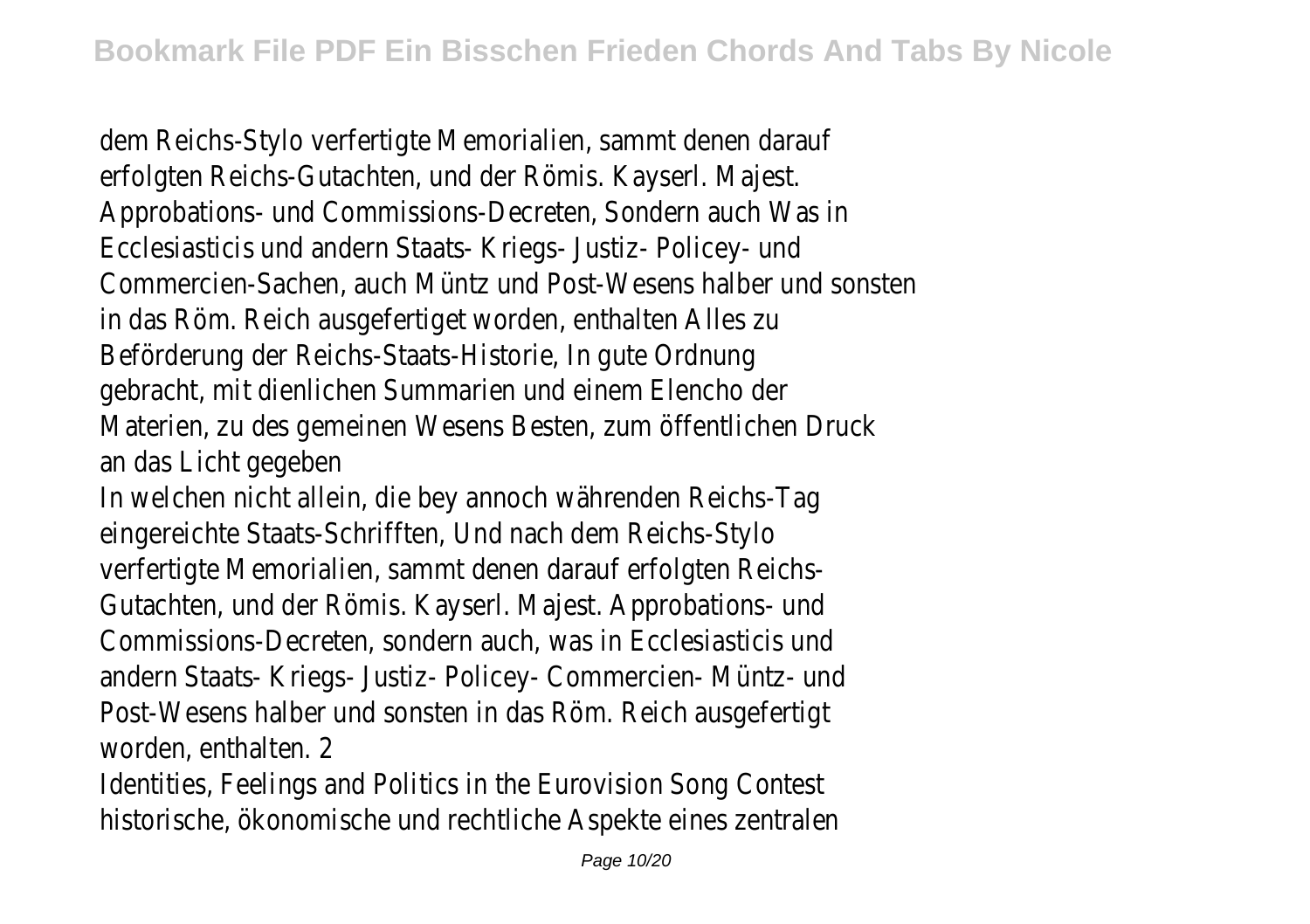Phänomens der Pop- und Rockmusik

in welchem das Leben, die Thaten, und andere Merckwürdigkeiten deren Patriarchen, Propheten, Apostel, Vätter der ersten Kirchen, Päbsten, Cardinälen, Bischöffen, Prälaten, vornehmer Gelehrten, und anderer sonst in denen Geschichten berühmter Männern und Künstlern, nebst denen so genannten Ketzern ; wie nicht weniger derer Kayser ... Kriegs-Helden und Ministern; Ingleichem ausführliche Nachrichten von denen ansehnlichsten Gräflichen, Adelichen und andern sonderlichen Andenckenswürdigen Familien, von Concilien, Mönchs- und Ritter-Orden, Heydnischen Göttern, auch allerhand wichtigen und zu vollkommenem Verständnus deren vornehmsten Historien zu wissen nöthigen Antiquitäten ... Dißmahlen von neuem mit Fleiß gantz übersehen, .... K - Q. 3

The Guinness Book of 500 Number One Hits

The New Grove Dictionary of Music and Musicians: Wagon to Z?ywny

*The development of German pop music represents a fascinating cultural mirror to the history of post-war Germany, reflecting sociological changes and political developments. While film studies is an already established discipline, German pop music is currently emerging as a new and exciting field of academic study. This pioneering companion is the*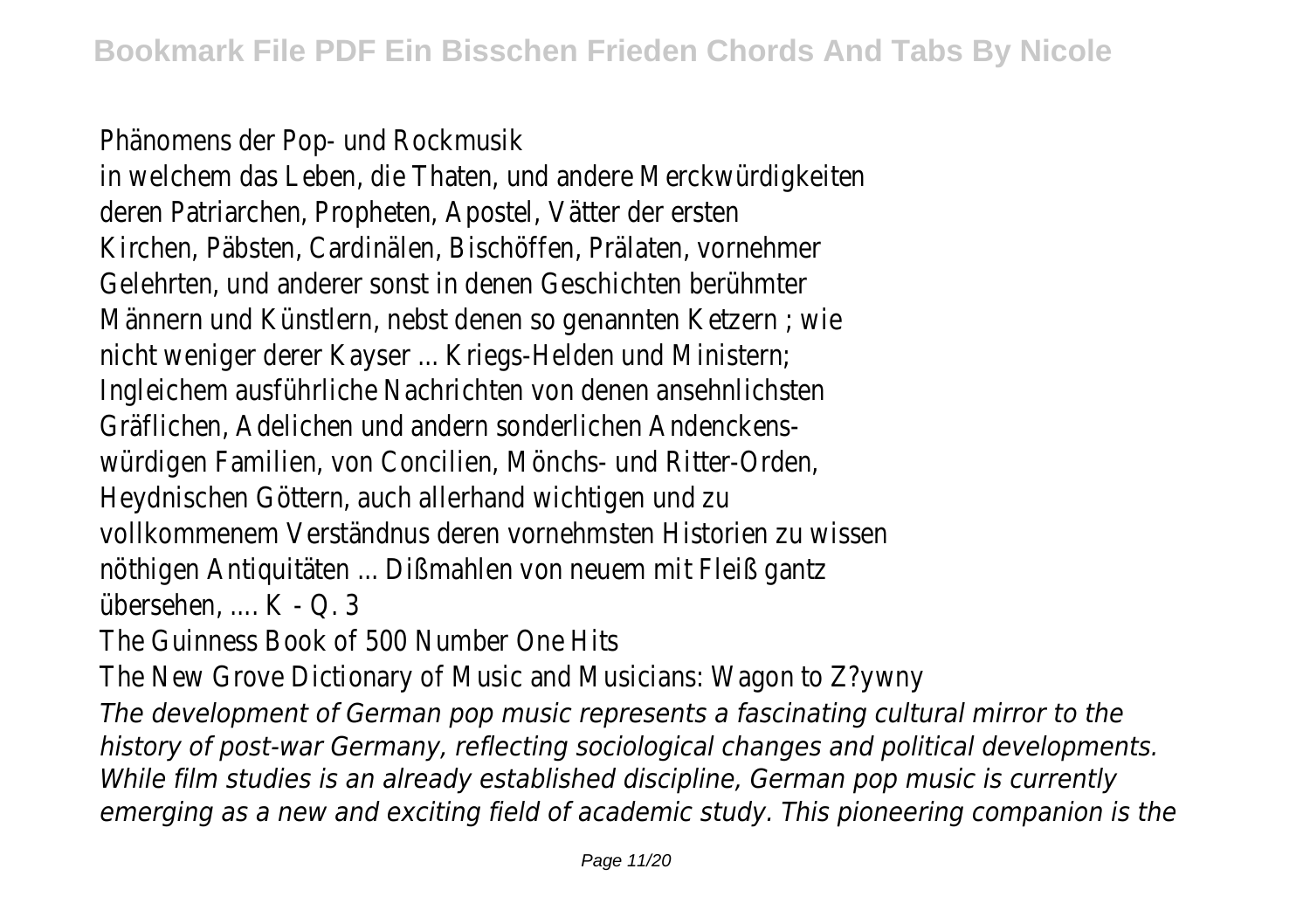*first volume to provide a comprehensive overview of the subject, charting the development of German pop music from the post-war period 'Schlager' to the present 'Diskursrock'. Written by acknowledged experts from Germany, the UK and the US, the various chapters provide overviews of pertinent genres as well as focusing on major bands such as CAN, Kraftwerk or Rammstein. While these acts have shaped the international profile of German pop music, the volume also undertakes in-depth examinations of the specific German contributions to genres such as punk, industrial, rap and techno. The survey is concluded by an interview with the leading German pop theorist Diedrich Diederichsen. The volume constitutes an indispensible companion for any student, teacher and scholar in the area of German studies interested in contemporary popular culture.*

*The fun, the feuds, the highs, the lows, the scandals, the outrageous outfits, the innovators and the copy cats - this book captures the singular flavour of Eurovision and charts its history from a tiny venue in Switzerland in 1955 to the modern extravaganza watched by 300 million TV viewers.*

*The Eurovision Song Contest*

*Philosophy and Poetry, Music and Eros in H\_lderlin, Nietzsche, and Heidegger A Companion*

*In welchem das Leben und die Thaten der Patriarchen, Propheten, Apostel, Vätter der ersten Kirchen, Päbsten, Cardinälen, Bischöffen, Prälaten, vornehmer Gelehrten und Künstlern, nebst denen so genannten Ketzern; Wie nicht weniger derer Kayser, Könige, Chur- und Fürsten, Grafen, grosser Herren, berühmter Kriegs-Helden und Staats-Ministern; ... Und endlichen Die Beschreibung der Kayserthümern, Königreiche, Fürstenthümern, freyer*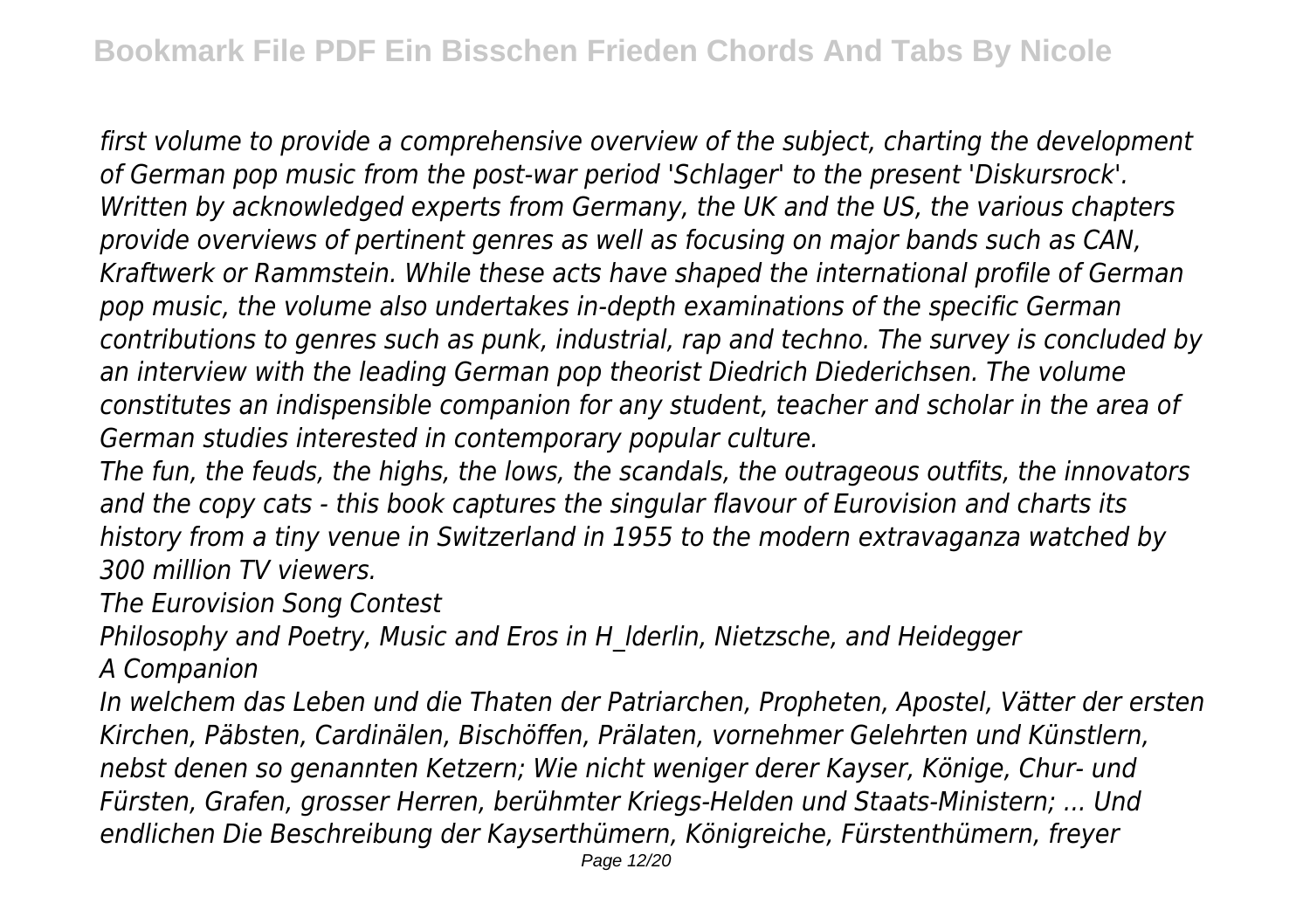*Ständen, Landschafften, Insuln, Städten, Schlösser, Klöster, Gebürgen, Meeren, Seen, Flüssen, und so fortan; .. Dißmahlen von neuem mit Fleiß gantz übersehen, .... Ru - Z. 6 Das große Conversations-Lexicon für die gebildeten Stände*

*Current Research in Systematic Musicology, at the Institute of Musicology, University of Hamburg*

*Historia, oder eigentliche und warhaffte Beschreibung aller fürnehmer Kriegshändel ... so sich in Niderlandt, ... vnder der Regierung Kaysers Caroli V., Philippi II. vnd Philippi deß III.. ..biß an das Jahr 99 zugetragen haben (etc.)*

*Über 400 bekannte Songs für Lagerfeuer, Ausflüge und Feten für Gitarre. Da kann jeder mitsingen! Die Akkorde sind direkt über dem Text angegeben, man kann also ohne großes Üben direkt "vom Blatt" spielen. Ein Muss für jeden Lagerfeuergitarristen und die, die es werden wollen. - A Hard Day's Night A Hard Rain's Gonna Fall A Kind Of Magic A Spaceman Came Travelling Ab in den Süden Achy Breaky Heart Adesso Tu Adieu, mein kleiner Gardeoffizier Africa Again Against all Odds Albatros Aline Alkohol All My Loving All You Need Is Love Alles wird sich ändern Alone Again Along Comes Mary Always Look On The Bright Side Of Life Always On My Mind Amazing Grace An der Nordseeküste An Englishman In*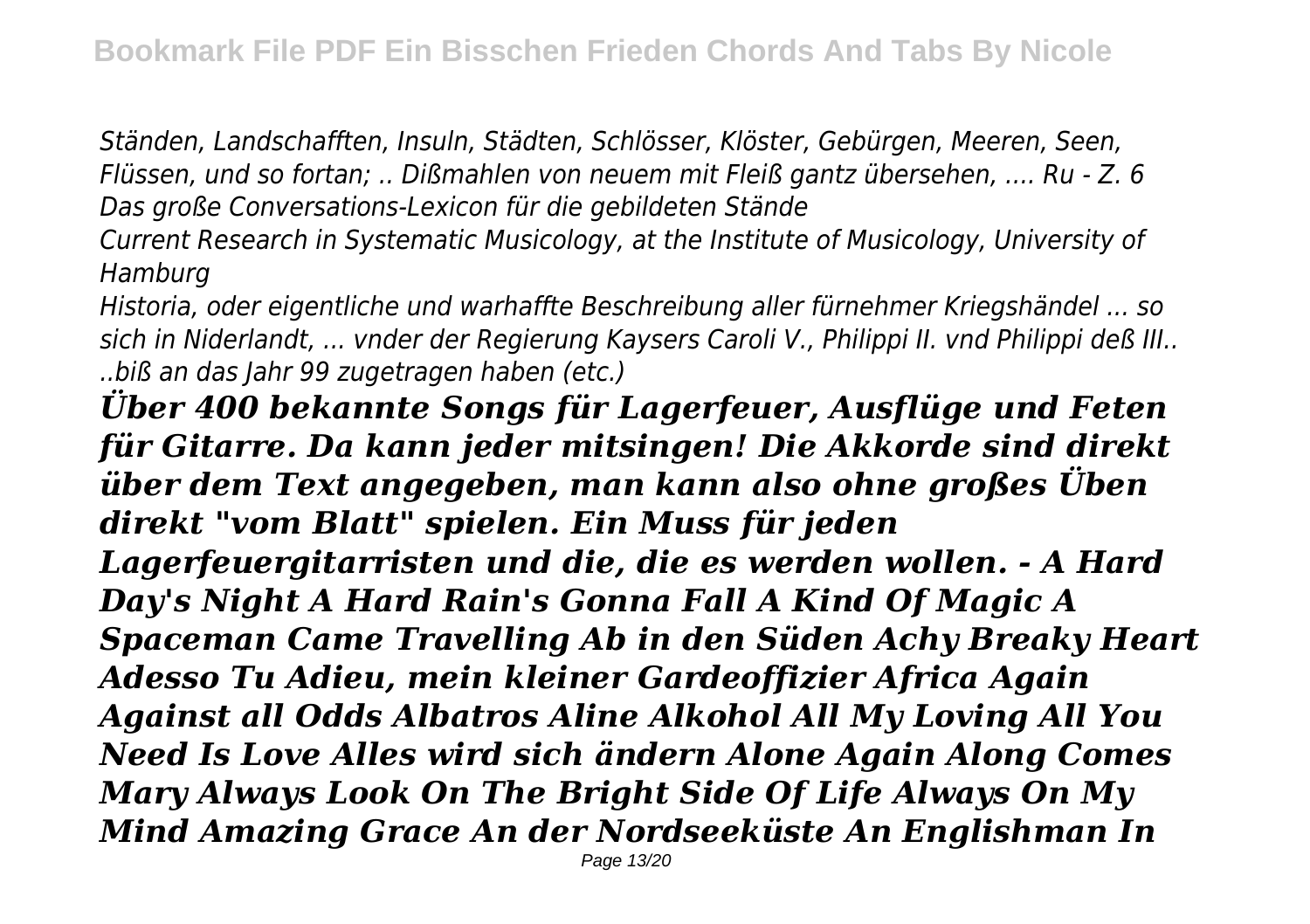*New York Angel Of Harlem Angels Another Day In Paradise Are You Lonesome Tonight? Around The World Atlantis Ba-Ba-Banküberfall Babicka Baila Me Ballad Ballroom Blitz Bamboleo Battles Because I Got High Beds Are Burning Behind Blue Eyes Belfast Child Believer Bella Ciao Biene Maja Big In Japan Blaue Augen Bochum Boys Don't Cry Breathless Broken Wings Brothers In Arms Brown Girl In The Ring California Girls Carbonara Carrie Catch Me Cecilia Centerfold Champs Elysées Child In Time City Of New Orleans Codo Come To Sin Come Together Cose Della Vita - Can't Stop Thinking Of You Could You Be Loved Country House Crying In The Rain Da nahm er seine Gitarre Dancing Queen Das Kufsteiner Lied - Die Perle Tirols Dave Dudley Davy's On The Road Again Daylight In Your Eyes Day-O (Banana Boat Song) Dein ist mein ganzes Herz Deine Spuren im Sand Der Albatros Der Teufel und der junge Mann Der Wilde, Wilde Westen Desert Rose Desperado Dich zu lieben Die Affen rasen durch den Wald Die Glocken von Rom Die Karawane zieht weiter Die weissen Tauben sind müde Dirty Old Town Disco 2000 Do Wah Diddy Diddy Don't Look Back In* Page 14/20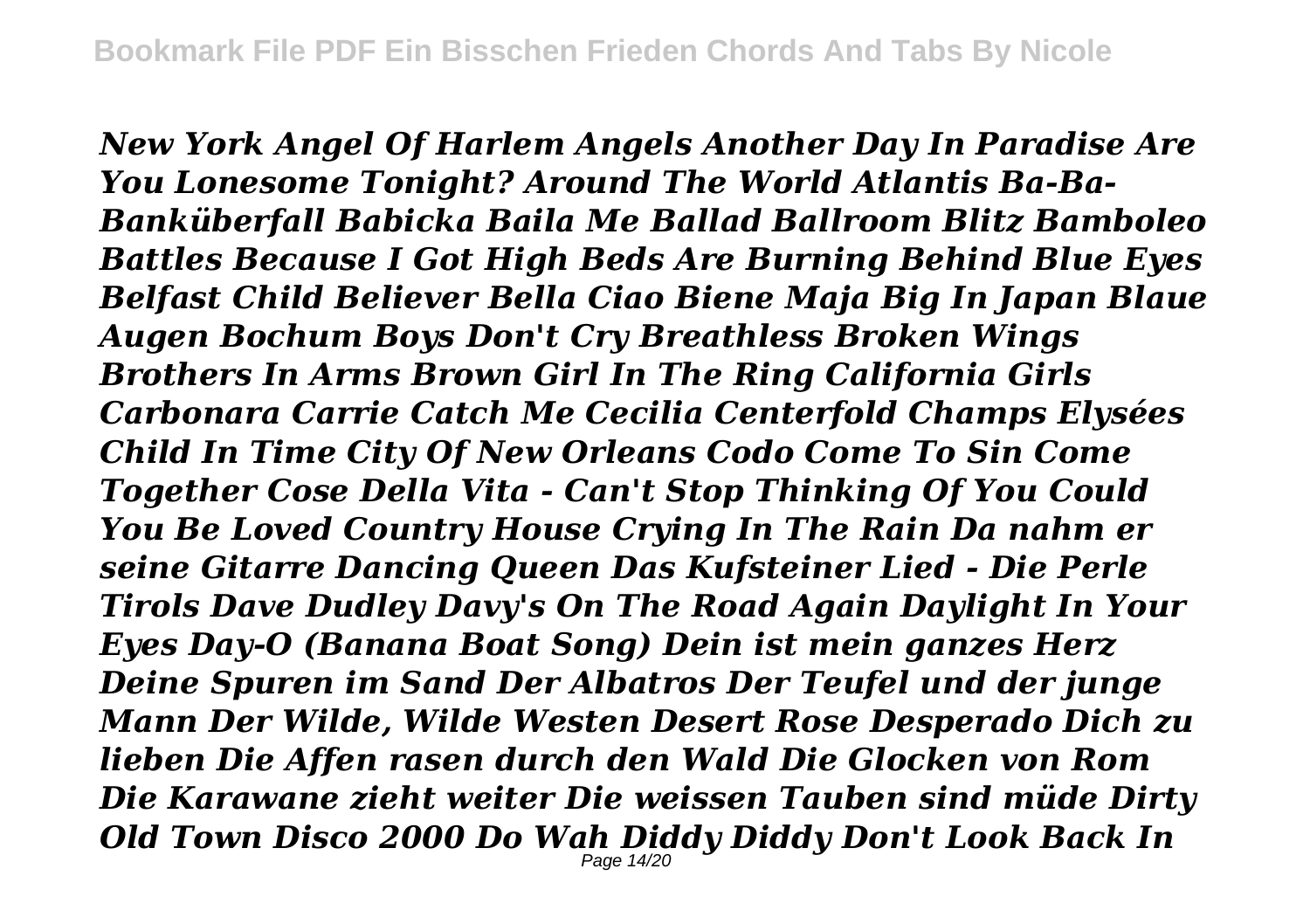*Anger Don't Think Twice, It's All Right Don't Worry, Be Happy Dream On 13 Tage Dschingis Khan Du hattest keine Tränen mehr Easy Day Easy Ein bisschen Frieden Ein bisschen Spass muss sein Ein guter Tag zum Sterben El Condor Pasa El Lute Er hat ein knallrotes Gummiboot Es geht um mehr Et j'ai crié, crié aline Eye Of The Tiger Fallen Angel Falling In Love Again Fields Of God 50 Ways To Leave Your Lover Fight For Your Right Fire Water Burn First We Take Manhattan Flugzeuge im Bauch Forever Young Freude schöner Götterfunken From A Distance From Sarah With Love Fun Fun Fun Ganz oder gar nicht Gaudeamus Igitur Girl, You'll Be a Woman Soon Girls Just Want To Have Fun Go Down Moses God Shuffled His Feet Good Vibrations Graceland Greensleeves Grossvater Hard Headed Woman Heartache Tonight Hedonism Hello (Turn Your Radio On) Hello Again Hello Help Me Rhonda Help Helter Skelter Here Comes The Sun Here I Go Again Hey, Hey Wickie Highway To Hell Homeward Bound Horizont Hurricane I Am A Rock I Believe I Can Fly I Feel Lonely I Guess That's Why They Call It The Blues I Heard It Through The Grapevine I Just Called To* Page 15/20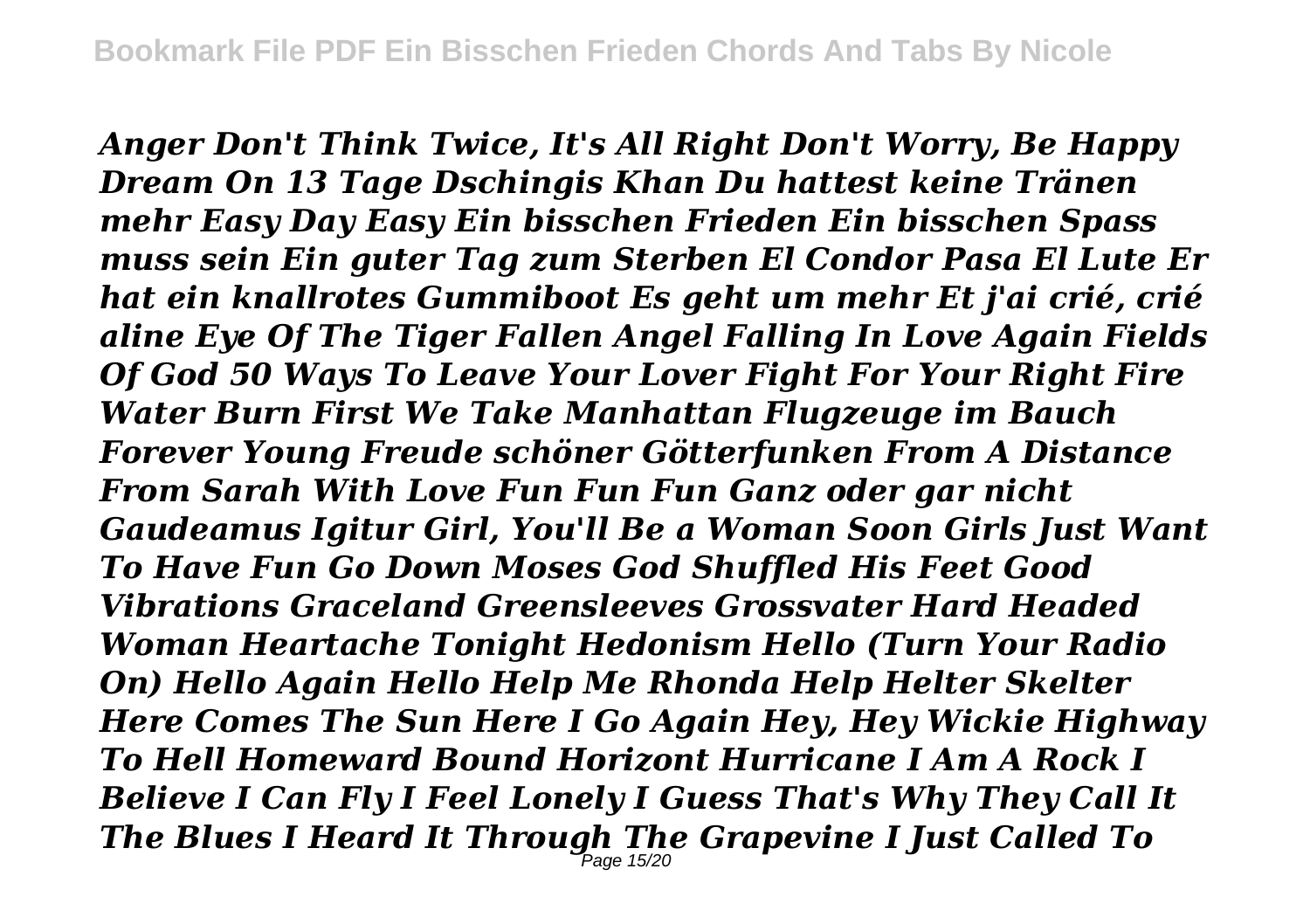*Say I Love You (I Just) Died In Your Arms Tonight I Saved The World Today I Still Haven't Found What I'm Looking For I Turn To You I Want It That Way I Want To Know What Love Is I Will Be Love Again I'd Love You To Want Me I'll Meet You At Midnight I'm Outta Love I'm Still Standing (I've Had) The Time Of My Life Ich hab das Fräul'n Helen baden seh'n Ich hab mein Herz in Heidelberg verloren uvm.*

*This book delivers the first comprehensive study on German modal verbs which summarises and critically reflects the discussion of the last 500 years, checks these findings against large corpus data and is accessible to the English reader. It is shown that non-epistemic modal verbs modify events, whereas their epistemic counterparts modify the proposition, and how the latter developed from the former. Von der Coverversion zum Hit-Recycling*

*Classical and Christian Ideas of World Harmony*

*Kant's Philosophy of the Unconscious*

*1841,7/12*

*Mimesis, Poiesis and the Poetic Inspiration in the Carmina* Page 16/20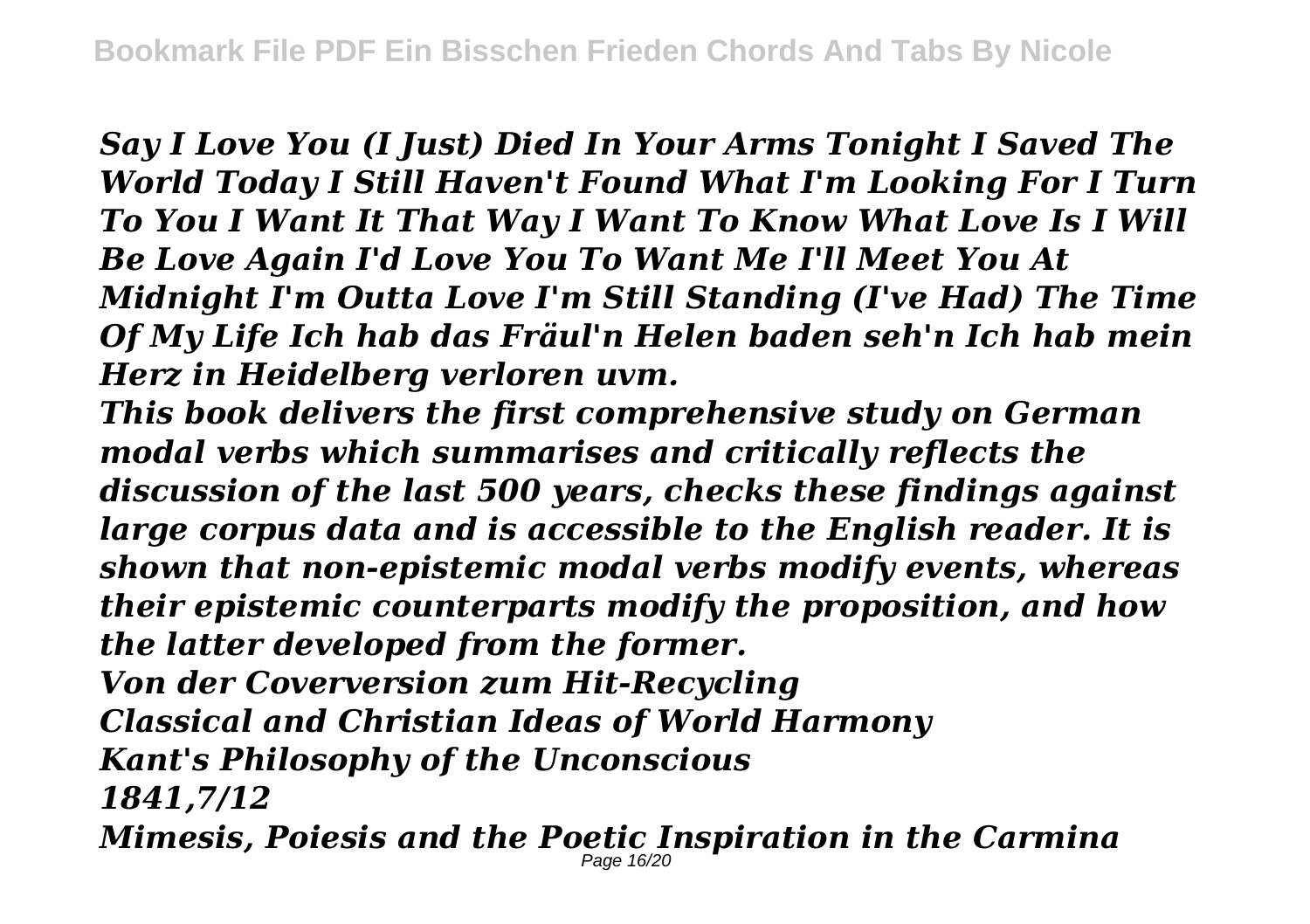*Anacreontea Performing the 'New' Europe Darinnen vornemlich enthalten: was zwischen allerseits hohen kriegenden Theilen für Memorialien, ... eingegeben, und gewechselt worden; so dann ferners die Continuir- und Fortsetzung des Reichs-Tags zu Regenspurg .. The unconscious raises relevant problems in the theory of knowledge as regards non-conceptual contents and obscure representations. In the philosophy of mind, it bears on the topic of the unity of consciousness and the notion of the transcendental Self. It is a key-topic of logic with respect to the distinction between determinate-indeterminate judgments and prejudices, and in aesthetics it appears in connection with the problems of reflective judgments and of the genius. Finally, it is a relevant issue also in moral philosophy in defining the irrational aspects of the human being. The purpose of the present volume is to fill a substantial gap in Kant research while offering a comprehensive survey of the topic in different areas of research, such as history of philosophy, philosophy of mind, aesthetics, moral philosophy, and anthropology. In this book, native popular musicologists focus on their own popular music cultures from Germany, Austria and Switzerland for the first time: from*

*subcultural to mainstream phenomena; from the 1950s to contemporary acts.* Page 17/20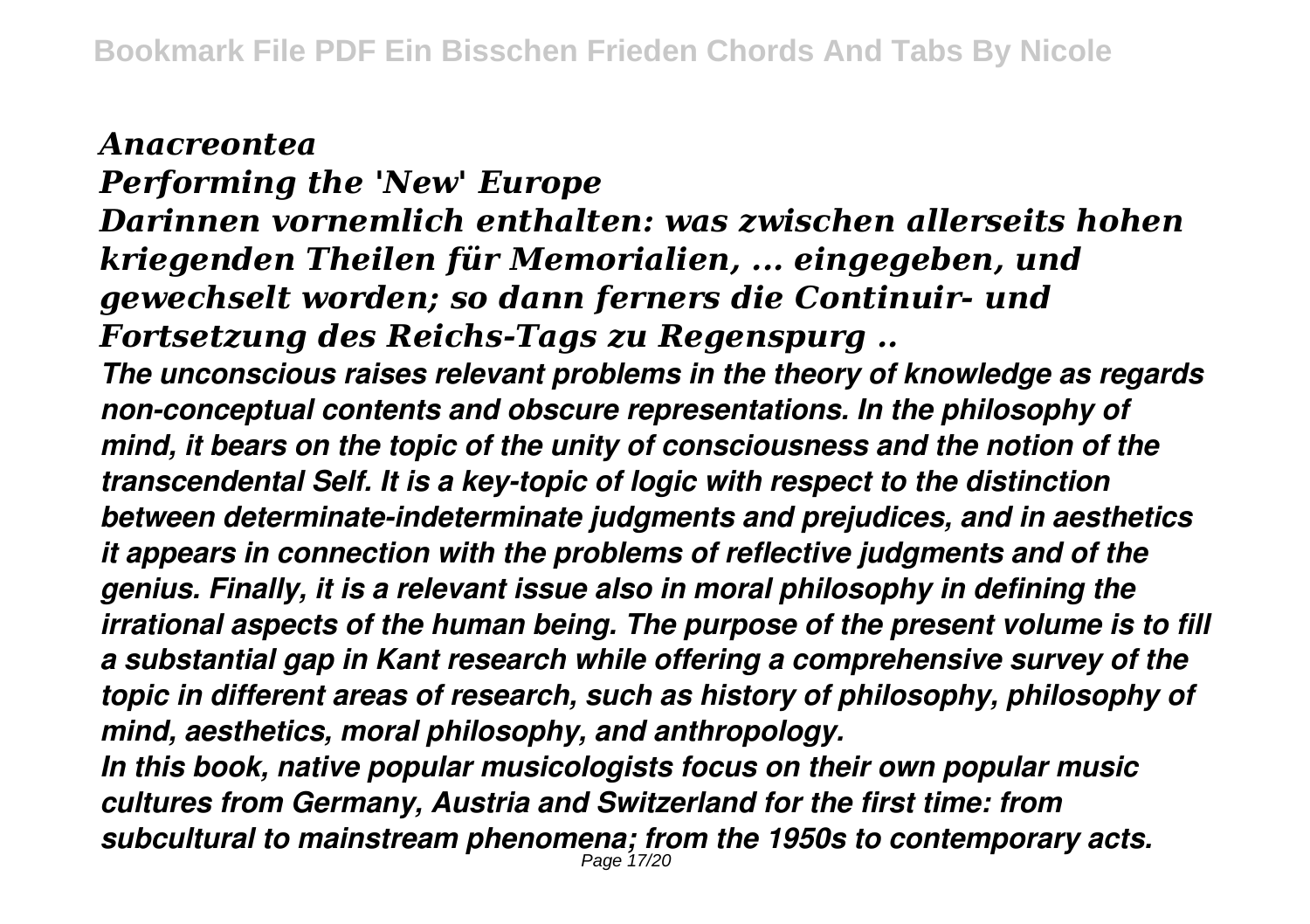*Starting with an introduction and two chapters on the histories of German popular music and its study, the volume then concentrates on focused, detailed and yet concise close readings from different perspectives (including particular historical East and West German perspectives), mostly focusing on the music and its protagonists. Moreover, these analyses deal with very original specific genres such as Schlager and Krautrock as well as transcultural genres such as Punk or Hip Hop. There are additional chapters on characteristically German developments within music media, journalism and the music industry. The book will contribute to a better understanding of German, Austrian and Swiss popular music, and will interconnect international and especially Anglo-American studies with German approaches. The book, as a consequence, will show close connections between global and local popular music cultures and diverse traditions of study.*

*dieser Encyclopädie des menschlichen Wissens sind beigegeben: die Bildnisse der bedeutendsten Menschen aller Zeiten, die Ansichten der merkwürdigsten Orte, die Pläne der größten Städte, 100 Karten für alte und neue Erdbeschreibung, für Statistik, Geschichte und Religion .... Abtheilung 2: O bis Z ; Bd. 1, O - Ouwerkerk Perspectives on German Popular Music A Song for Europe*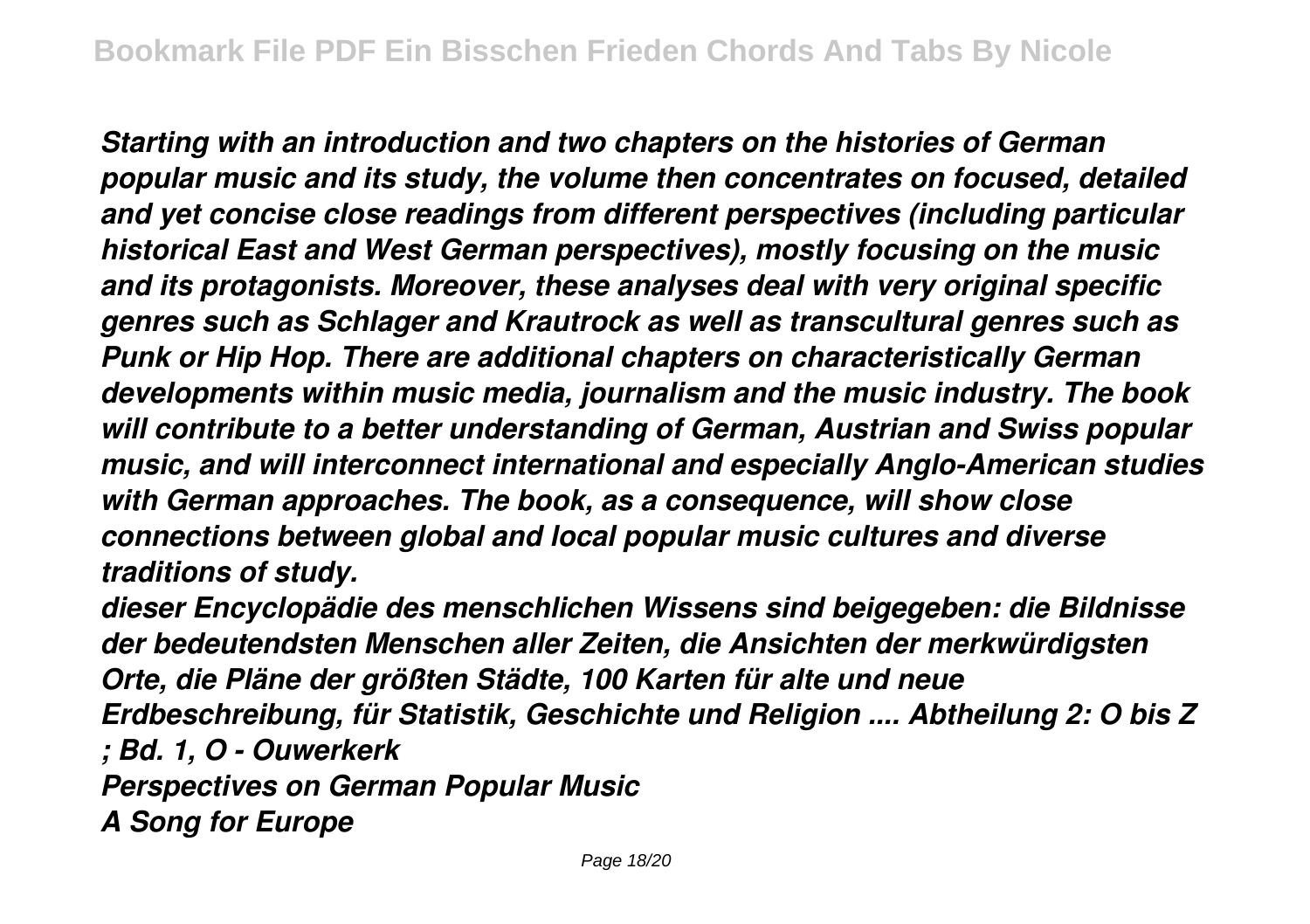## *Musical Acoustics, Neurocognition and Psychology of Music Deutsche Kultsongs The Official History Sounds of Articulating Identity*

*A Song for EuropePopular Music and Politics in the Eurovision Song ContestRoutledge Expands the definition of second-generation literature to include texts written from the point of view of the children of Nazi perpetrators. The Spectator Imitate Anacreon! Sprache und Stil in der Artusdichtung Charles Williams Der Türckische Schau-Platz Eröfnet und fürgestelt in sehr vielen nach dem Leben gezeichneten Figuren ... Wie auch der itzige Turcken-Krieg, Von seinem Beginn und Fortgang biß auff das 1685-ste Jahr, sampt der denckwürdigen Belagerung der Stadt Wien ... angefüllet und außgezieret Neu-vermehrtes Historisch- und Geographisches Allgemeines Lexicon Des Heiligen Römischen Reichs-Staats Acta Von jetzigen XVIII. Seculo sich anfahend* **The volume presents current research in the field of Systematic Musicology at the Institute of Musicology, University of Hamburg. Internationally leading research like the unique 'Acoustic Camera' developed at the Institute or a real-time hardware implementation of Physical Modeling as well as important contributions to the field**